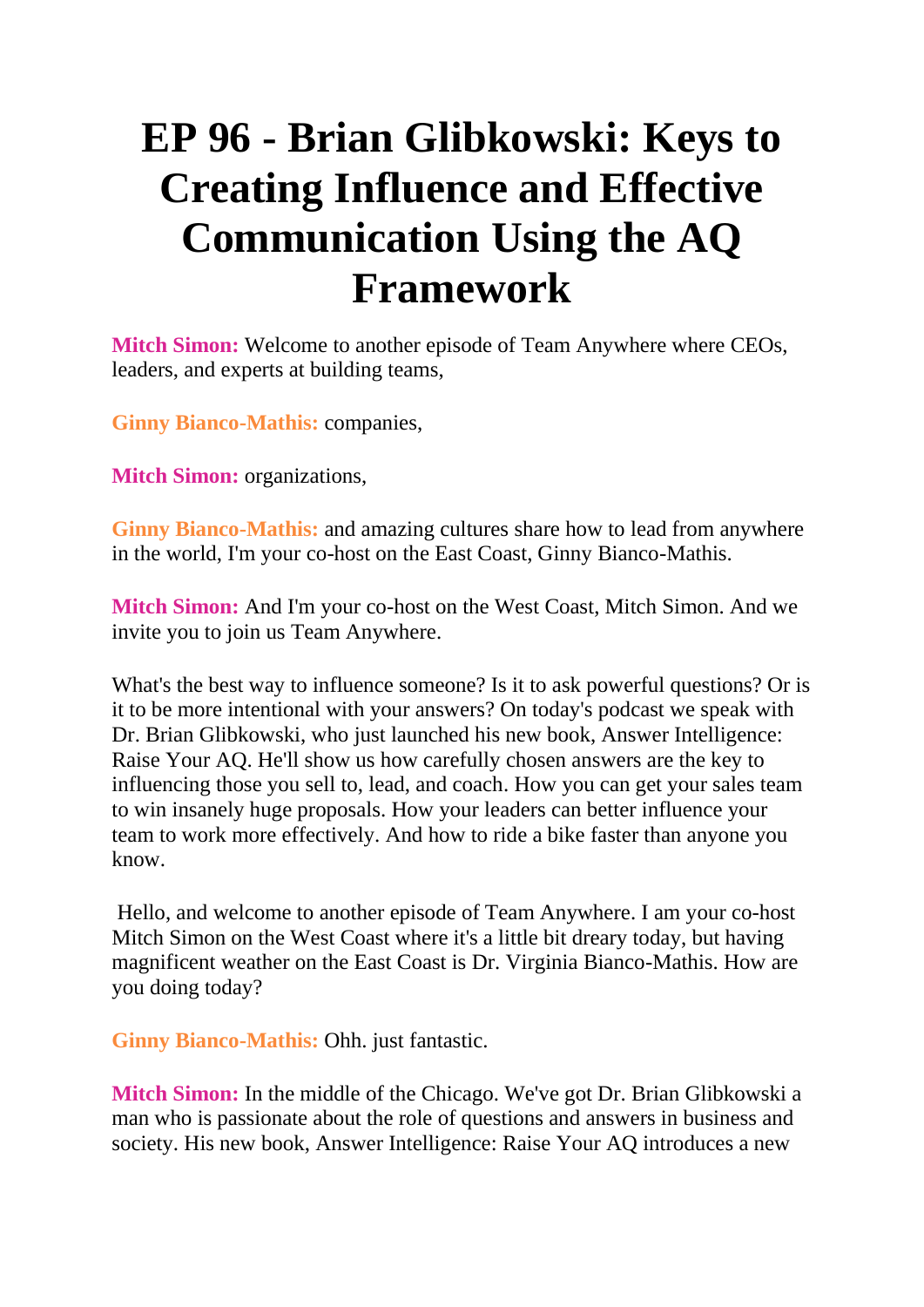science of answers and is nominated for a 2022 PROSE Award for Professional and Scholarly Excellence.

Good morning, Brian.

**Brian Glibkowski:** Happy to be here Mitch and Ginny. Thanks for having me. And the weather's nice here as well by the way.

**Mitch Simon:** All right. So, we always like to start off with our first question is how have the last two years been for you and what has surprised you the most?

**Brian Glibkowski:** Last two years I've been focusing in my new book you just mentioned. So, going back two years as the pandemic was unfolding, spending a lot of time writing the book, trying to make use of my time. And then in April, the book came out. And since then, I've been going to market with my Answer Intelligence approach and getting partners and it has been very busy.

**Mitch Simon:** That's great. So, I don't know if anything has surprised you because you probably had your head down banging away at the keyboard. But when you did lift your head up, is there anything that even through the lens now of AQ that has surprised you given the changes in the way we work?

**Brian Glibkowski:** Yeah. I think it was a sort of a surprise that I probably should've seen, but it snuck up on me as I started to talk about my book with people it became clear. Although, obvious in hindsight with the virtualization of work, communication has become more challenging. And as I've been looking at AQ as a framework of questions and the answers reduces communication to question and answer exchange.

And if we look at the virtualization of work, what's gone away. It is long extended lunches. Reliance on nonverbal communication. We have a shrinking amount of time we spend on meetings. So, what surprised me was I think how relevant my research was to the current situation that you have to focus on effective questions and the answers

**Mitch Simon:** So, can you help us understand your trajectory? How did you get to it all boils down to questions and answers? Like, how did you get there?

**Brian Glibkowski:** My background is in and out of academia and as a society, we focus a lot on questions. Going back to grade school. It's a 6-WH questions, right? As an academic, the research question. So, I was doing research on questions, published an academic paper, and then it struck me that we know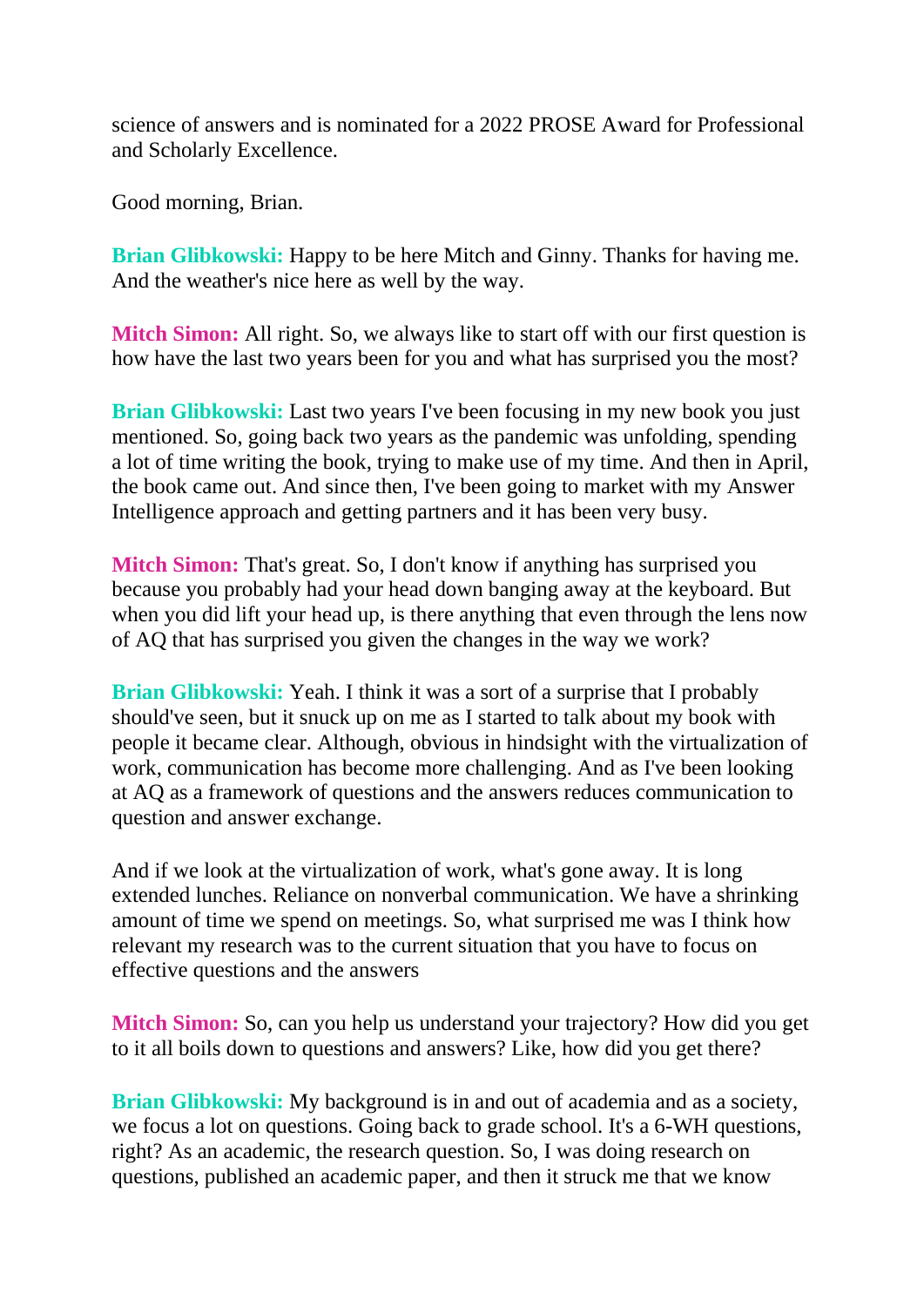comparatively less about answers. There is no typology of answers, how many answer types are there.

And I started digging some more business books on Amazon with question in the title, lot number books with the answer on the title 3 to 1. So, I said, hey, I want to look at the answer side of the equation. And then from there I started to understand the importance of it, which I'm sure we'll get into sooner or later.

**Mitch Simon:** Yeah. We're definitely getting into that. And so, I guess the first obvious question. What are people getting wrong with questions that you then figured out you needed to really focus on the answer?

**Brian Glibkowski:** Yeah. Think of it this way. If you're exercising and you go to the gym, you want to work on your muscles and strength. We also want speed, right? And there's you know, offense on a team and defense is sort of this idea, that balance is important. So, if we take a look at questions, yes, we should focus on questions.

And that makes a lot of sense. Questions as I boil it down relate to curiosity. We ask questions about things we don't know. But the other side of the equation is filling in those gaps. And when you fill in those gaps, you influence someone. And this is really what the discovery was. It's an influence framework.

And if you think about it, you can ask great questions in a job interview. That's probably not going to get you the job but the answers you provide will. And you can have other examples that I can site like in a sales context; you answer the proverbial question that keeps the buyer up at night?

If you can, as a seller, you're going to win. So, is this basic idea that the answer was important? Both sides of the equation were important and there wasn't a lack of emphasis in the answers. And I wanted to fill that point.

**Mitch Simon:** That's great. That's the reason why, when I reach out to you and having our intro conversation, I was so fascinated and Ginny and I through the pandemic have found what really has been helpful in raising engagement scores is when the leader starts asking questions, which is great, you know, how are you? Is everything fine? And then you in a conversation you're saying, well, actually, Mitch, what's more important is the answer and the intention behind the answer.

And when I hear about influence, you know, 'cause I just love that whole science of influence. And that's why I really wanted to delve into this. And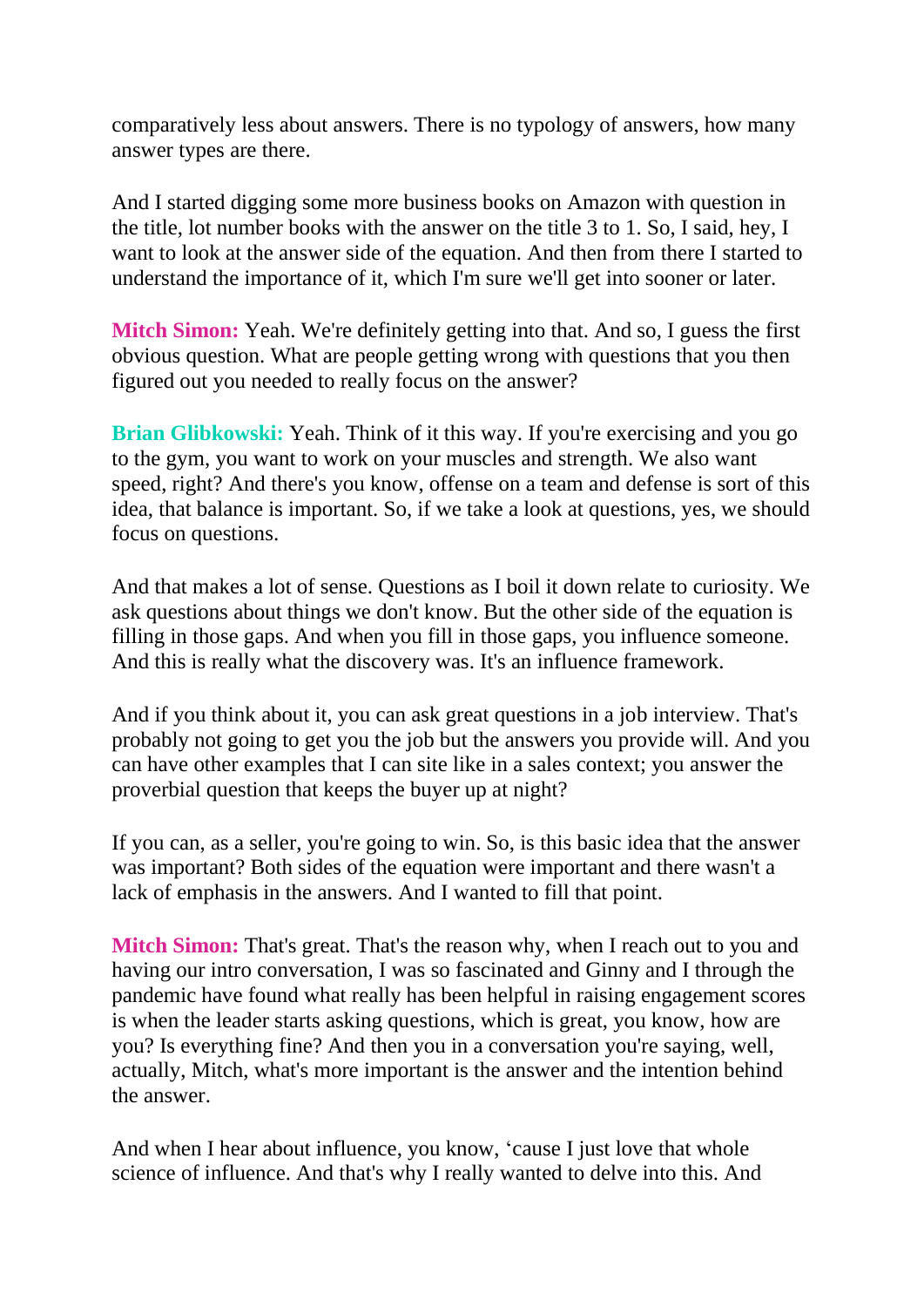before we get to the 6 answer types. The book is called Answer Intelligence: Raise Your AQ. Explain to us what that really means.

**Brian Glibkowski:** Yeah. As I was writing the book, it didn't have a title at first. It's based on my academic research, which by the way, was with the top golf instructors in the world, very interesting backstory. And I kept on talking about AQ as an ability. This is something you can develop and improve upon.

And in that context, it's sort of a natural relationship to emotional intelligence or cognitive intelligence. And we live in an era where multiple intelligences are well accepted. And perhaps with hubris thought this elevated to the level of emotional intelligence or cognitive intelligence.

And if you can provide these answers, it made sense and that's answering intelligence. And if I can give you a metaphor, I think of cognitive intelligence and emotional intelligence, like the shaft of a spear, they provide direction and force. But it's the tip of the spear, the answers that provide the cutting edge.

So, I could be highly emotional intelligent, and know that my employee that I'm working with on my team is suffering. But unless I can provide the story, the answer to alleviate that pain, it's sort of a blunt perspective. So, that was my overall framing. And as I positioned the book and think about the role of answer intelligence as an ability, that's very important for people to master.

**Ginny Bianco-Mathis:** Yeah. Clarify something for me and obviously I'm going to be reading the book very carefully. Are we looking at answer intelligence as A or B, which I'll explain in a second. Let's concentrate in how you as a person, as an employee, as a team member, a leader talking to another leader. Let's look more closely at how you answer because that will then demonstrate, in fact, almost influence up.

And your spear metaphor confused me a little bit, or is it coming up with the answer however the dialogue is going. 'Cause in the spear, you said that gives a direction. But if you don't come up with the answer, it's dull. So, is problem solving a separate concept? Are we talking about the person in how you answer things?

**Brian Glibkowski:** Let me pack it this way. First with point A. This is an influence framework, upward influence. Case in point, Imperial College of London, their executive education program have adapted AQ in their curriculum 1 of 10 modules. And know what it replaced? Upward influence.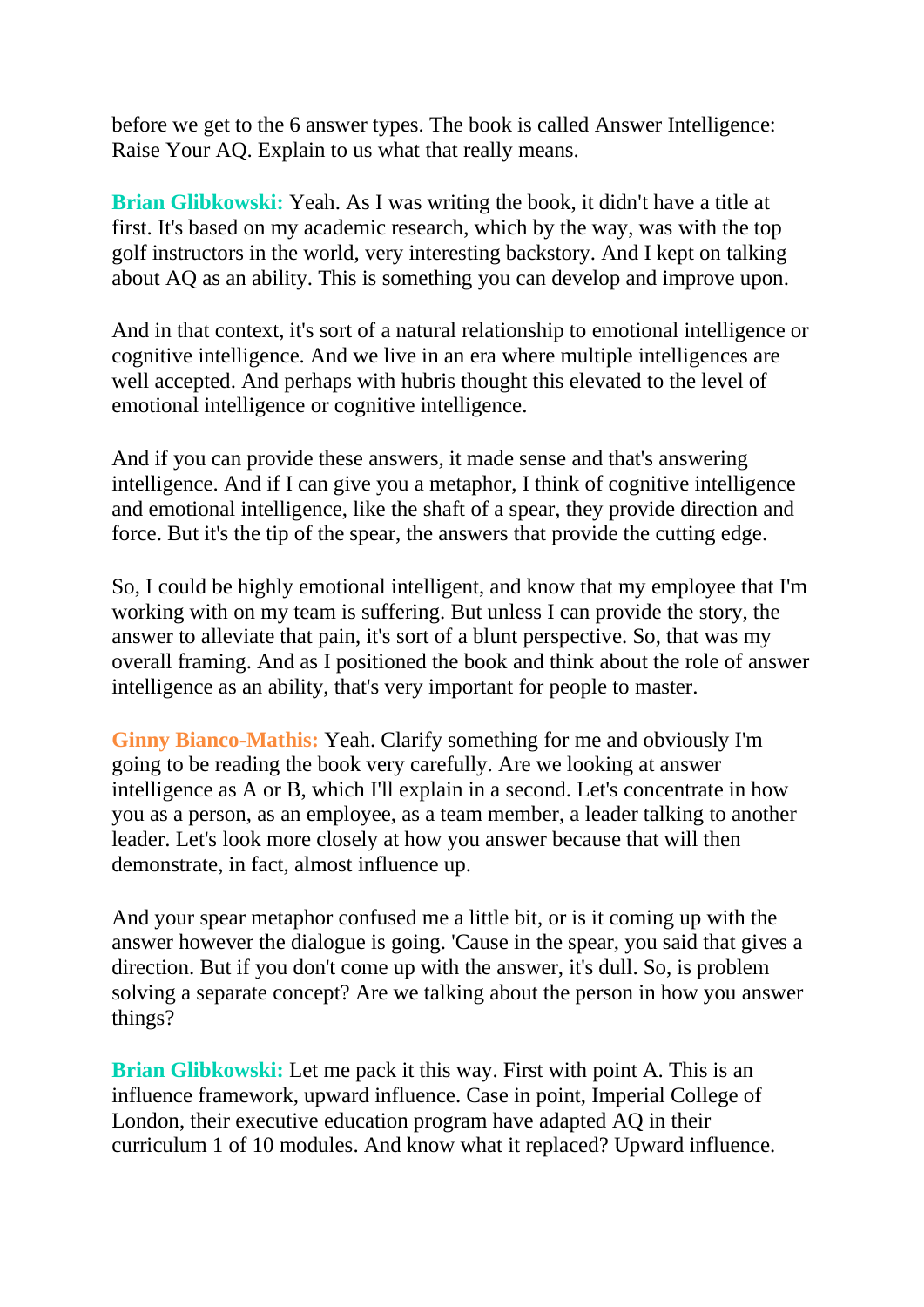So, it does relate to upward influence and second, and this won't directly relate to your A and B, but I feel like I want to say this answer intelligence is a framework that includes answers and questions. The emphasis is on answers because at the end of the day, that's where the influence is.

I think in a capital "I" sense, can you ask great questions and influence? Yes. But in a fuller sense, it's the answers are for influence. And as reflecting on it as a consultant, for example, people don't hire me for questions, they hire me for answers. And that's what they're interested in. And then, you know, sort of dialogue like this with myself really helped me understand the function of the answers. So, let me pause there and toss it back teaching these. I don't think I fully—

**Ginny Bianco-Mathis:** Actually, in your very first sentence you took care of it. That yes, indeed, it's a type of influencing up. And so, if one looks at, and if you really studied, which now leaders have to get better and better at asking more powerful questions, which as you said, you can pick up one out of three books and it's going to help you address that.

But those of us that have studied powerful questions, how do you peel the onion with your better questions have learned also how to better answer them. Because, you know where a powerful question needs to go. So, if I'm working with a leader who is not asking me powerful questions, I can influence up because I make sure that layer is in my answer.

**Brian Glibkowski:** Absolutely. Totally agree. And if you think of answer intelligence, this research, it was inductive from an academic setting from the bottom up. We studied the top golf instructors in the world and other expert communicators. This is how they do it.

So, you're doing this stuff. This framework it is for experts to refine, to show the way for others, as well as those that are not experts. Here's one point for someone focused on questions. And you said this, you ask questions for the answers you're looking for.

So, with AQ we'll get into the framework. Different answer types map to different questions. I ask a what question; the answer types are concept or metaphor. And so, if you ask the question, it gives you a key. Are they giving me the kind of answer I need? And if it's helpful, Mitch, maybe I could just give one example answering the what question.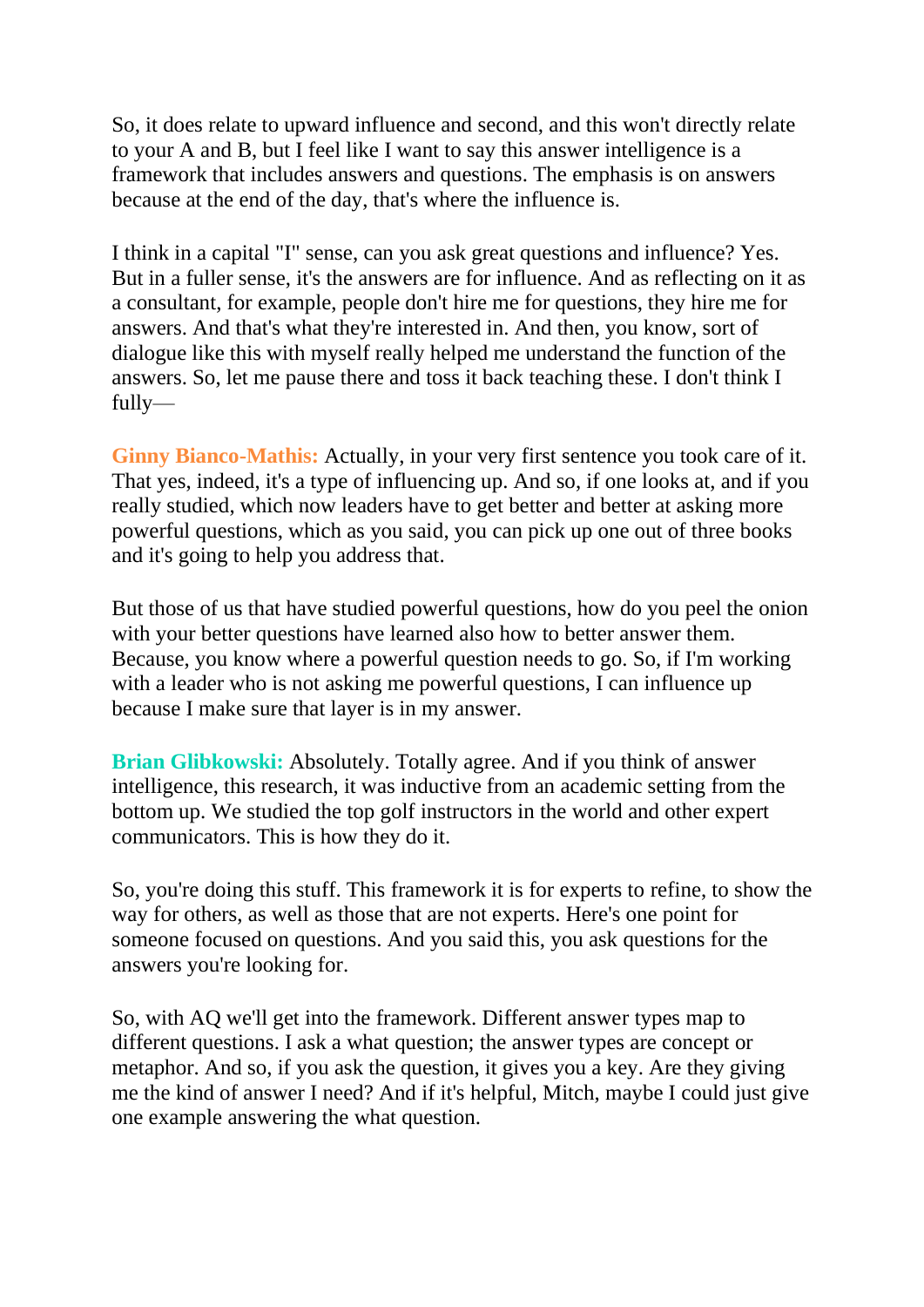So, if you asked me, you're coaching me and you said, what is leadership? I could answer that as a concept. I could define leadership, break it down into dimensions. In AQ terms, I could say leadership is inspiring people and holding people accountable. Okay. That's some command.

Then I can give a metaphor answer and I could say leadership is two ropes when they're separate, they're strong, but when they're braided together, they're stronger. That's how I lead. Each meeting I inspire and hold people accountable. Now that's command. If you have that kind of command as a leader, you know what leadership is for yourself.

So, answers provide sense-making and we provide them to others. You're providing influence. I can tell a new subordinate; this is what leadership means to me. This is what you can expect of me. And it's a powerful difference between that and some muffled answer that's not intentional.

**Ginny Bianco-Mathis:** Yes, indeed.

**Mitch Simon:** I definitely see the power of your metaphor, which almost was a story too, of the braided ropes, which is you asked me a question, I'm going to define it for you.

So, let's get to the six answer types so you can help us understand why we need to buy your book. Or you could help us understand the power of how a certain type of answer is going to influence action and thought.

**Brian Glibkowski:** Yeah. So let me unpack for you and give you one example of the six answers. So, the six answers are— and there'll be a nice visual I'm sure you'll make available for your listeners.

They are story and metaphor, theory and concept, and procedure and action. And you can imagine them as a circle. And around the circle, there's different questions why, what and how. And different questions relate to different answers. And it gives you a key of how to provide these answers. And when you provide all the answers, that's sort of like maximum knowledge transfer, maximum input, impact.

So, my example in my book, we have an interview. I coached one of my students who was going after a job at a big four accounting firm, very accomplished student. And she did very well on our interview. She got the job and they said she was one of the best communicators they've ever seen.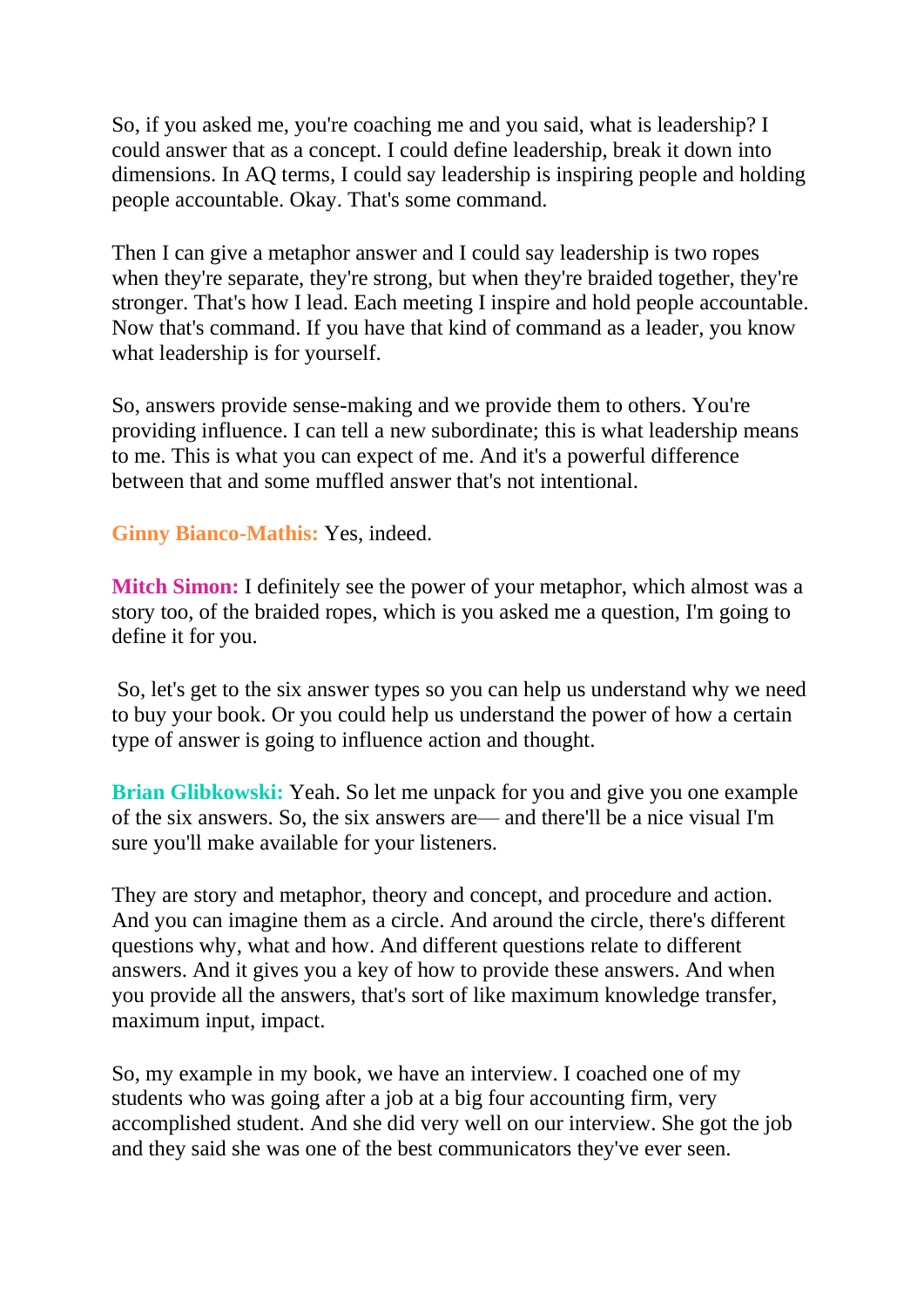And the reason in part was of course she was an excellent candidate, but she used some of my techniques. And one of those is providing the right answer, but providing all six answers. So, she took her number one soft skill leadership, and she had six answers and she strategically inserted all those answers in every interview because she wanted them to know, regardless of the questions being asked that this is who she is as a candidate and it allowed her to influence.

So, one of the messages here is you want to be in the flow of the conversation. You know, if there's a why question, provide a story, or a what question, a metaphor. But at the same time, you don't want to be a prisoner of someone asking bad questions, take control, provide the answers, guide the conversation, and that's how you're going to get the job.

**Mitch Simon:** Okay. So, Brian, give us an example of a question that is a bad question. And how someone would answer it badly. Versus how someone would answer it using AQ.

**Brian Glibkowski:** Yeah. So, it's high AQ Practice Zero we call question recognition. So, this realizes that questions can sometimes be difficult. You know, take non-verbals, right? I'm shrugging my shoulders right now. In the context of a conversation that could mean, I don't understand why you're here to sell me this, or they could be, I don't understand how your product works. So, you know, communications tricky.

Second, there's natural language and technical language. So, a young child may ask this the same question how. Sometimes it means why. Sometimes it means what. And in parents we interpret it. With AQ in our framework, we have why, what, and how questions that are technical. Meaning the how question is about getting work done. The what question is declarative knowledge concepts and metaphors. And the why question is structural knowledge sort of, you know, cause and effect among other things.

So, we do it all the time naturally, but we have to interpret the question someone asks. And then go to the right answer. And I'll give you just one example of someone falling down. I did a workshop with the sales organization, a SAS organization.

They had inexperienced sellers selling to senior buyers. And the senior buyers were implicitly or explicitly asking, why questions. Why should we use your software? They were looking for story or theory, which is business strategy in our framework. And you know how these sales reps are interpreting questions according to their manager that brought me in.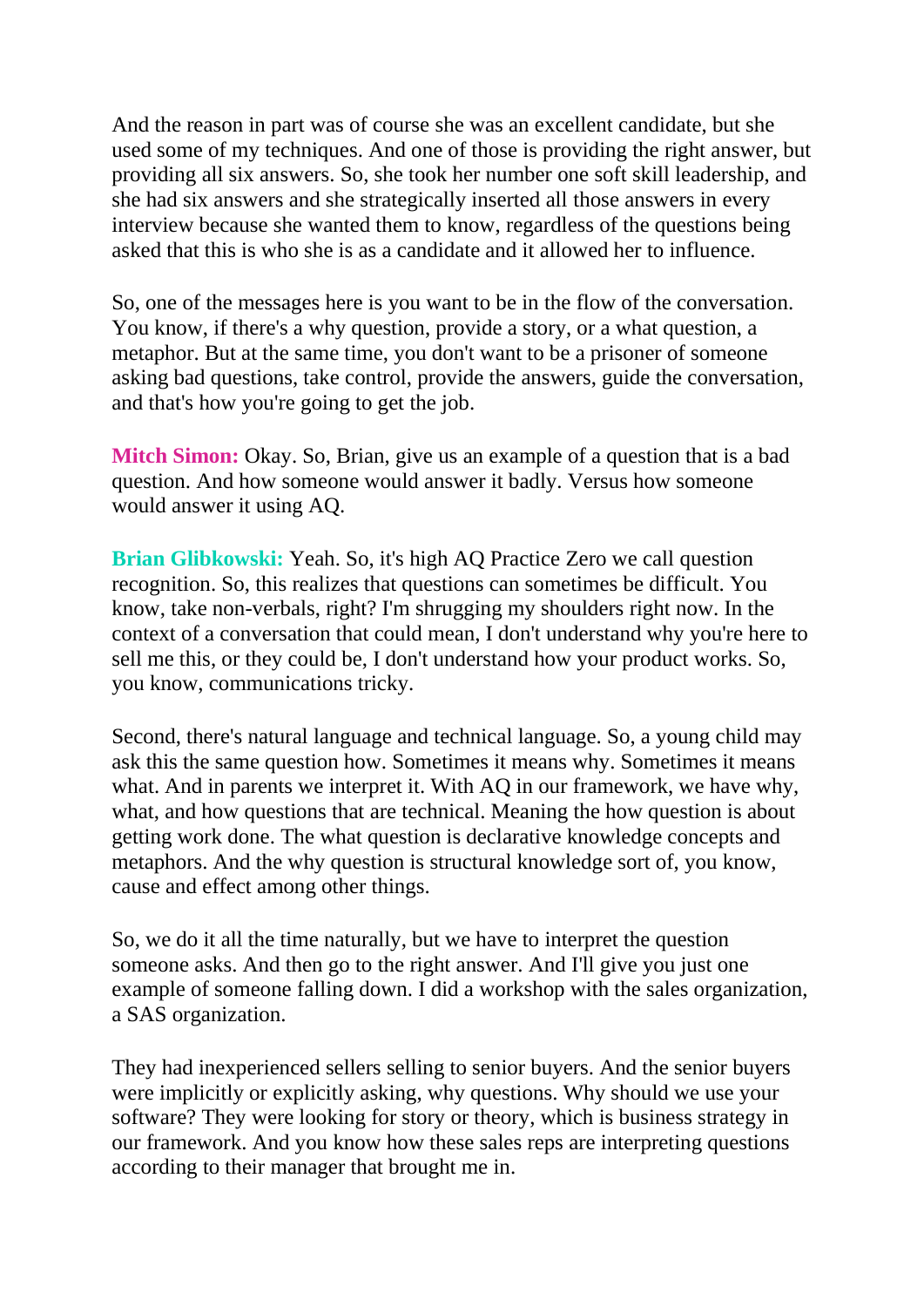Every question was a how question. How's the product at work? And they responded with features and functions, which is procedures and actions in our framework. So, you have to understand the question, provide the right answer.

But luckily there's easy ways you can do this. One, you can understand the context of the conversation. Two, hopefully someone's articulate with their question. But three, you can ask simple follow-ups. Do you think someone's asking a why question? You say, would you like me to provide you a story to illustrate that? And they're going to say yes, or they're going to say no. And then you might find out they're really asking a how question. So, at the end of the day, this is all very simple, but then it moves up to the subtlety of expertise.

**Mitch Simon:** Okay. Let's give an example of these bad salespeople turn into good salespeople through your methodology.

**Brian Glibkowski:** Yeah. So, for example, I just did a project with a large pharmaceutical company and they had basically new buyer personas created for them by marketing. But the personas don't go far enough the last mile to actual conversations. We mapped out questions and answers, answer sets to provide to the buyer personas, you know, like the technical buyer, the medical buyer, et cetera. And now they're armed with answers they can begin to use in conversations. And those that really do it well, realize the answers are not a script. But they're sort of a starting point to having rich conversations with others.

And so, that's an example of using AQ and thinking about the answers you provide. And I'll just say one other point more generally done workshops of sales organizations. You want to think of your value proposition in terms of 6 answers. You know, think about it often, have different metaphors, have different stories. And then when you've organically get in a conversation, you're ready to be effective.

**Mitch Simon:** Okay. So, can you give us an example of an actual question, and then answers that would not be helpful and answers that would be more helpful.

**Brian Glibkowski:** Okay. So, this is a tough one, but I'll go with this. So, let's keep it really simple. How do you ride a bike downhill faster? That's the question. An okay answer is change the gear, right? Change the gear, make it more difficult to— more tension. An optimal answer would be doing something that's called the Superman position. The Superman position is when you take your legs off your pedal and you have them behind you directly behind the bike.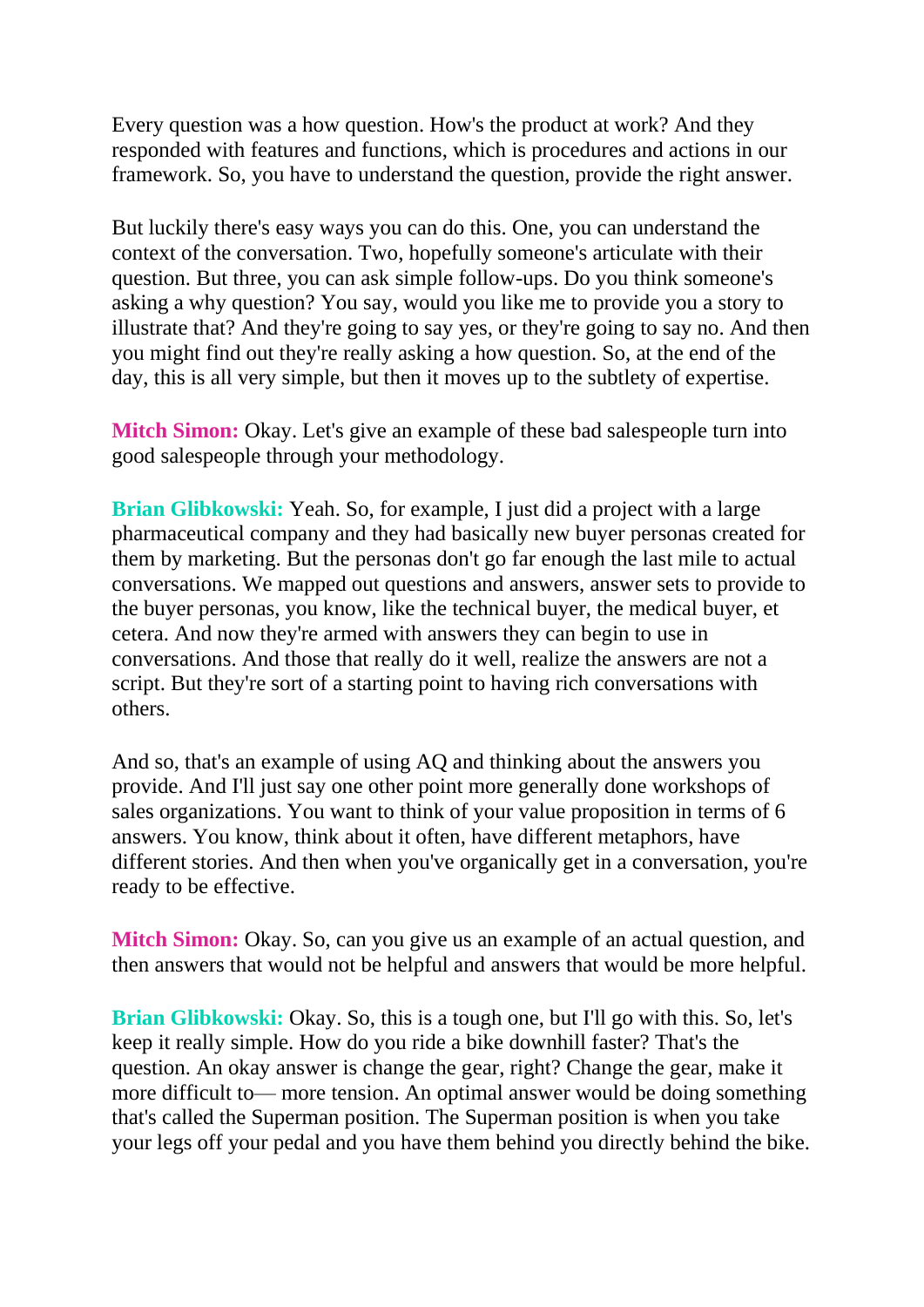And your stomach is on the seat and your body is parallel to the bike. That is the most aerodynamic position you go the fastest.

So, that is the best answer of how to go faster. But that is not the best answer of how to go faster safely. So, this idea of understanding the questions and the specificity and the appropriateness of the answer, that gives you an example of a range of high-quality questions and the answers. And the best communicators can help someone that's asking an average question, put it in position to a better question, give them the proper answer.

Last thing I'll say is effective questions and answers are tied to two things. One, understanding of the AQ framework and question-answer mapping. But two, is focus on the domain you're interested in. When we interviewed the top golf instructors in the world, one of them read 3,500 books. So, they studied everything about the physics of golf, the psychology of golf, et cetera. You don't have to have 3,500 books but if you're going to be a leader of a team, you should study what it means to be a team.

What are the theories of teamwork? What are the procedures we use to run a meeting? What are the stories we can tell our team? What are the metaphors that can tell our team? So, basically you understand how to ask and answer a question, a technique. But it's the substantive answers that are way more important and you have to invest in both.

**Mitch Simon:** So, can you give us an example of a question that might be asked in a work situation, it could be a sales situation, why should I buy your product? And take us through the six answer types and show us why some might be better than others?

**Brian Glibkowski:** Yeah. It's always hard without context to go around every single answer. I always claim I'm a coach, not a player but in a real conversation, there's all this rich context.

The first answer is I'll start with what. What is your product? And I should be able to say the key features of our product. It provides efficiency and that's the main focus of our product. You know, know what the value proposition is. That's really simple. But a real sales organization, usually going to have between three and five sort of dimensions of their product 'cause one may not be enough.

And then you can go into more detail. So, that gets, you know, define what efficiency is. I could maybe say efficiency is producing maximum output with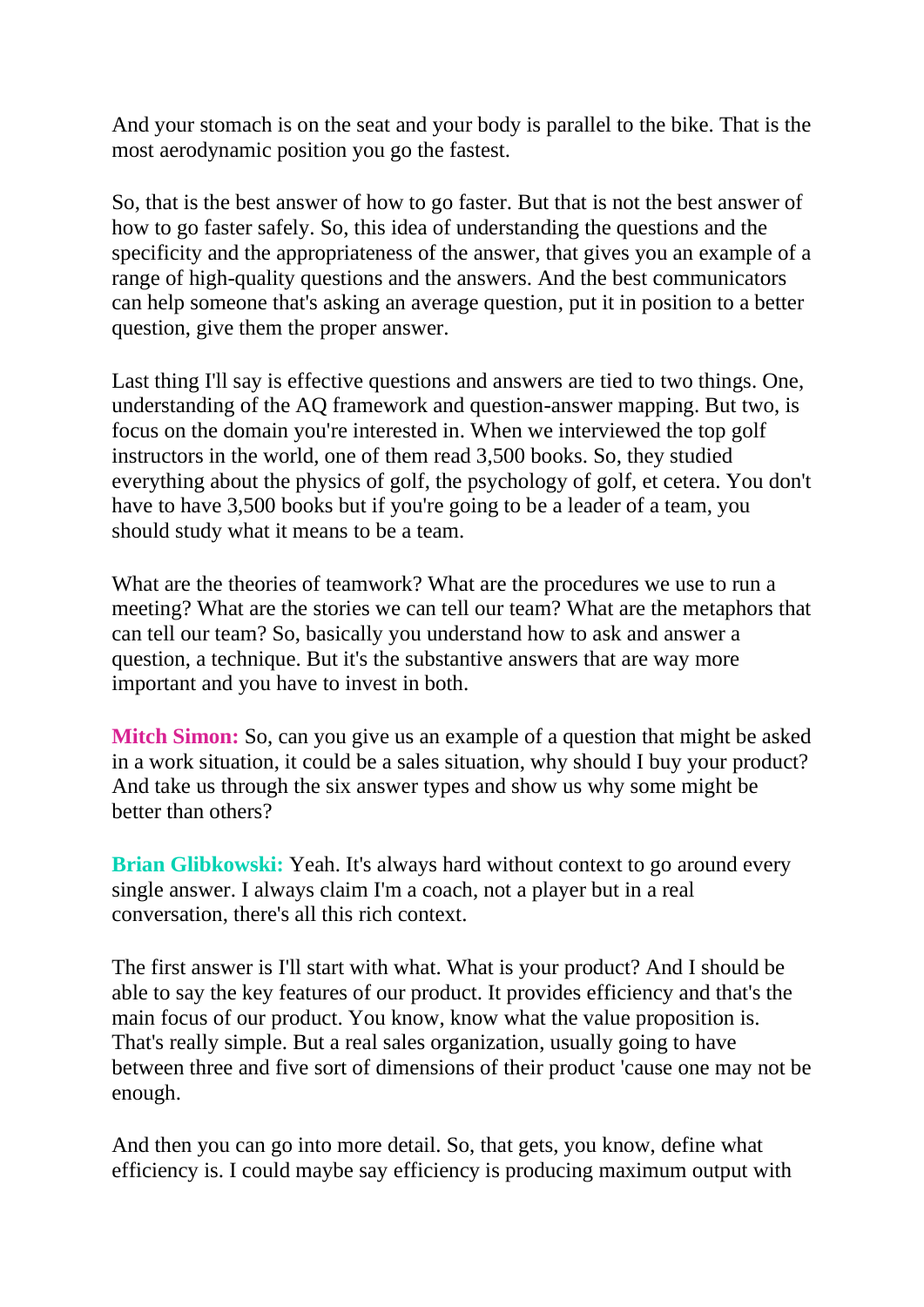the least amount of work, right? I need to define what this is for someone that's not familiar with efficiency.

Then I could go through a metaphor. And I could say efficiency is putting your foot on the scale and it goes up and some kind of metaphor where little effort produces a lot of impact. Like a lever.

And then you'd go to story and then I need to have stories that I can illustrate this efficiency. So, I can talk about, every week we reanalyzed our product delivery to you, Mr. And Mrs. Client. And every week we're optimizing our approach. And we're getting more efficient. The thing is with a story that's more of an example I gave you but the story has to have the characteristics of a highquality story has to have round characters that are interesting.

So, you know, I'd have to tell me about Bob and our team and how he does this. And then I'd have to have stories a beginning, middle and end. And then very crucially, stories have to have drama or reversal. So, I have to present to the client something where it's not obvious and this reversal too often, we just give examples and say, it's a story.

I'm not even going to attempt to give a story of efficiency, but you know, we should have those and there's other attributes of stories and all the other answers. So, we have a high-quality story. Then it's important to translate it into a theory. And I'm going to say efficiency leads to customer service for you.

You have to be explicit to say what the outcomes are and maybe even say, what are the other options you can get to customer service and explain that efficiency is the way to go. You have to map out your logic for someone. Then you get down to procedures and actions. And I have to explain how my product is going to increase your efficiency as a client, right?

You have a lot of other completing options, and I'm going to say, it's going to take two hours out of your day and I'm going to explain to them and show them the procedure and I'll walk them through the three steps and say, look, you gained 20 minutes in step one, 10 minutes in step two remaining minutes in step three. You walk through the procedure. It's how we get work done.

And then finally have to show them actions. And for example, high-quality actions are best practices. So, I'm going to say you have other options related to efficiency in the marketplace. We do all the best practices and then list a couple, right?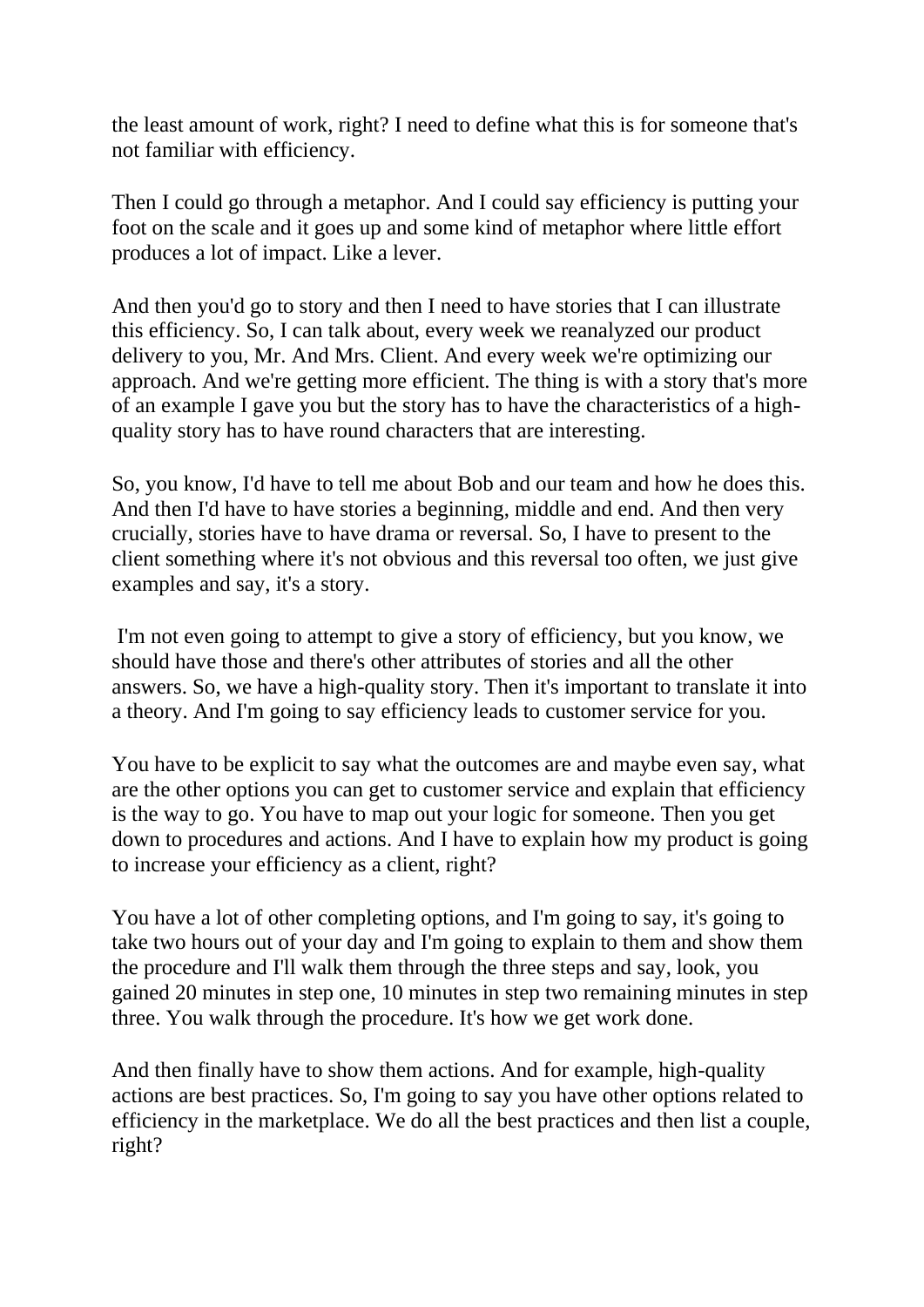And then I could say, here's the things we do unique, and you have to provide both 'cause the unique gets you the deal. And just to punctuate this, I like to give the example of Steve Jobs. Think of high-quality actions when Apple first launched the original iPhone. Steve jobs went out for the product launch and he did something. He touched the screen and swiped it and got a standing ovation. It was the first time ever that a phone had a touchscreen. And at the time it was unique. Fast forward to today all the phones have touchscreens. But going back to the original iPhone, it did the things that other phones did, right?

It could connect to cellular data, et cetera. So, you have to think in terms of selling your products. Both best practice and unique actions. So, that's a really quick tour of all six answers, but the key is if you're the selling organization, you go through with detail, you develop one answer and then probably three exemplar answers for each type. And there you go; you're really developing the language of influence.

**Mitch Simon:** It's great. So, what are the results or outcomes? Why should our listeners and their friends buy this book? What will they get out of it?

**Brian Glibkowski:** Let me give you a story. One of the things, most powerful ones we've seen thus far working with certified partners in 13 countries, and they're just starting to bring in some success stories. Here's one. We had a partner in London that was doing sales coaching for his client, which was a bigticket project management firms.

So, they were making and building resorts in the Caribbean. So, the project management team, all engineers not salespeople were asked to go pitch a large resort in the Caribbean. And they were terrified. And so, our partner in London said, let's use AQ and they developed six answers for their value proposition and they put it around a circle. Then they went to the Caribbean. They did their presentation and something I wouldn't recommend. But what they did was they prepared one slide for the presentation with the six answers on the circle.

It's sort of like, you know, showing you the strings or something, I'm not going to show or something. But they put up the six answers and then they had a conversation around those answers in the framework in the questions. And the result was they won multimillion dollars. They won two projects right there, and then they have four or five other projects they're working and negotiating with this client.